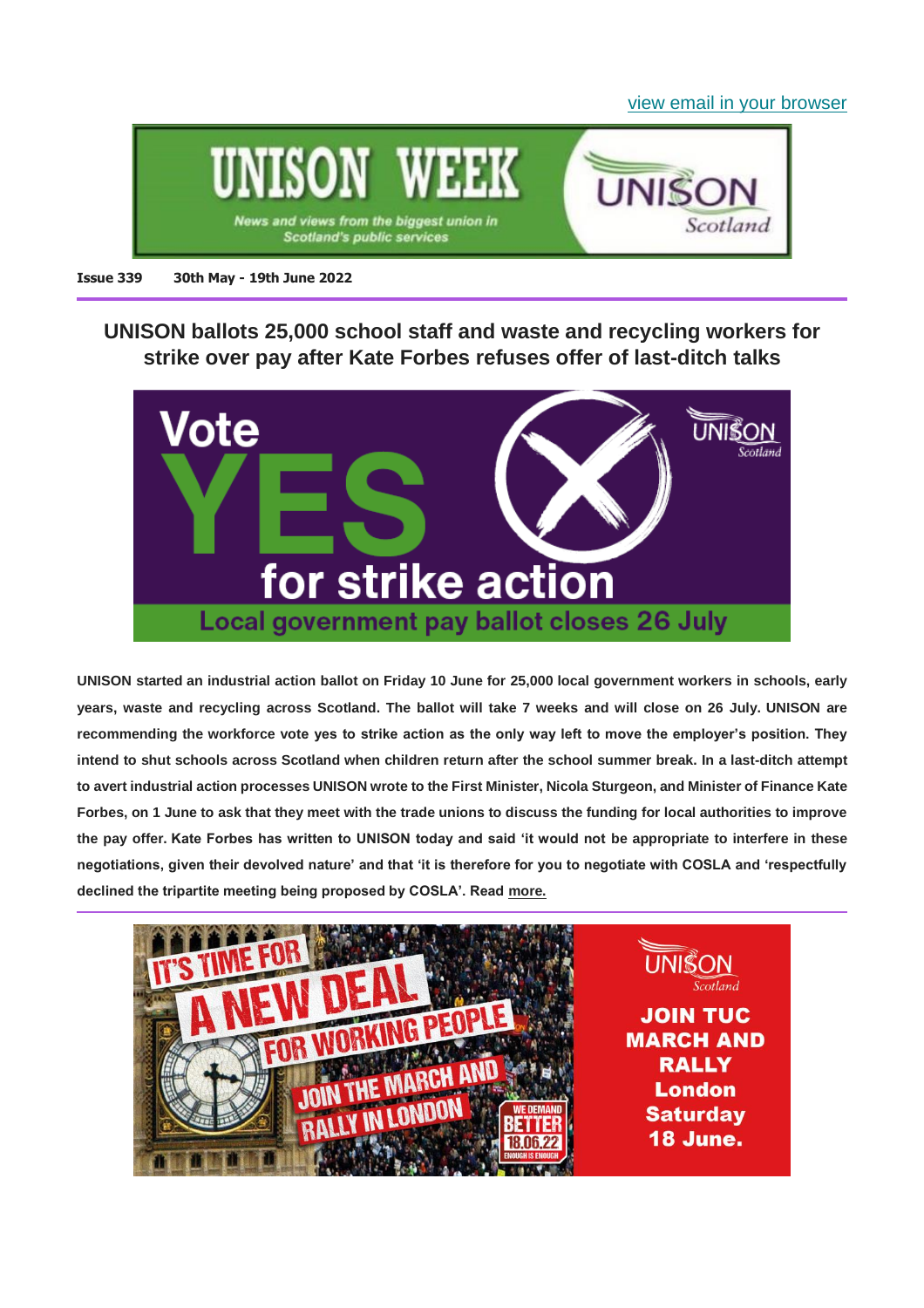**Inflation hit a 30-year high. The cost of living crisis is affecting every part of our lives and pushing more and more people into extreme poverty and hardship. UNISON is calling on members to join the union and the rest of the union movement on a [national day of action](https://www.unison.org.uk/events/tuc-national-demonstration/) at events across the UK on Saturday 18 June organised by the TUC. Scottish details [here](https://unison-scotland.org/demand-better-18th-june-in-london/)**

**Spending Review - [A desperate day for public services that will have](https://unison-scotland.org/this-is-a-desperate-day-for-public-services-that-will-have-catastrophic-consequences-for-scotlands-communities-says-unison/)  [catastrophic consequences for Scotland's communities](https://unison-scotland.org/this-is-a-desperate-day-for-public-services-that-will-have-catastrophic-consequences-for-scotlands-communities-says-unison/)**

# **[General secretary's blog: Happy Pride season](https://www.unison.org.uk/news/2022/06/blog-happy-pride-season/)**

# **[Watch UNISON's General Secretary on BBC's Debate Night](https://www.bbc.co.uk/programmes/m0017yyw)**

#### UNISON wins insourcing of Serco staff at University Hospital, Wishaw

The UNISON campaign has led to NHS Lanarkshire announcing it will take over the contract for cleaning, catering, portering and security services at University Hospital, Wishaw from private contractor Serco. It means the jobs of 400 workers, many held by traditionally low-paid, part-time workers, many of them women, will transfer from private contractor Serco to NHS Lanarkshire later this year. There will be no job losses. Lilian Macer, Convener of UNISON Scotland, said: "This is a major success in the union's campaign to end all outsourcing of NHS contracts putting an end to a two-tier workforce at the Wishaw hospital. It will be better for the workers, their future pensions, the community, the NHS, and the local economy. Workers will now have equal terms to their NHS colleagues and there will be no job losses.

#### **[Social Work Scotland's report: 'Setting the Bar' -](https://unison-scotland.org/unison-comment-on-social-work-scotlands-report-setting-the-bar/) Our view**

#### **[Radical Social Care Webinar –](https://unison-scotland.org/radical-social-care-webinar-watch-again/) watch again**

| <b>Briefing number 119 June 2020</b><br><b>Inflation &amp; inequality</b><br>- low income families<br>face higher inflation                                                                                                                                                                                                                                                                                                                                                                                                                                                                                                                                                                                                                                                                                                                                                                                                                                                                                                                                                                                                                                                                                                                                                                                                                                                                                                                                                      | <b>UNISON</b><br><b>BARGAINING</b><br><b>BRIEFING</b>                                                                                                                                                                                                                                                                                                                                                                                                                                                                                                                                                                                                                                                               |
|----------------------------------------------------------------------------------------------------------------------------------------------------------------------------------------------------------------------------------------------------------------------------------------------------------------------------------------------------------------------------------------------------------------------------------------------------------------------------------------------------------------------------------------------------------------------------------------------------------------------------------------------------------------------------------------------------------------------------------------------------------------------------------------------------------------------------------------------------------------------------------------------------------------------------------------------------------------------------------------------------------------------------------------------------------------------------------------------------------------------------------------------------------------------------------------------------------------------------------------------------------------------------------------------------------------------------------------------------------------------------------------------------------------------------------------------------------------------------------|---------------------------------------------------------------------------------------------------------------------------------------------------------------------------------------------------------------------------------------------------------------------------------------------------------------------------------------------------------------------------------------------------------------------------------------------------------------------------------------------------------------------------------------------------------------------------------------------------------------------------------------------------------------------------------------------------------------------|
| <b><i><u>Radio Gold and River</u></i></b>                                                                                                                                                                                                                                                                                                                                                                                                                                                                                                                                                                                                                                                                                                                                                                                                                                                                                                                                                                                                                                                                                                                                                                                                                                                                                                                                                                                                                                        | <b>SEE POINTS:</b>                                                                                                                                                                                                                                                                                                                                                                                                                                                                                                                                                                                                                                                                                                  |
| UNITEDN'S four paint chambers system only title work hims track cytole and<br>assing, gives they are energ mass untarty for hardest by the energy<br>living crisis. This telefold crivers infinitely the differenced between<br>searchs measure it, and why his visit we speak up on behalf of those<br>mentions who have he region entered them the feasible rates, in<br>rocketing/healing, fixed, Sail and other falls.<br>This always makers in one regulations, even more activ this plan. All<br>our markers deserve a detert pay increase & sprayer mileage &<br>other addeparents, as not have the highest price there in 40 years.<br>What's bringled<br>briladam is when artises he censils and services rise care time. The rise<br>of inflaton is how wanter they an us. The Office he fastered Statistics.<br>CRE: painter stripes hosts of ship to researce collective price<br>Infiaton. The Consumer Prize Index (CPI) is the officed infiaton figure.<br>Littledgied from the costs of a Tuninet' of Jerseye 700 goods heat. Road<br>and hasaproditionnal and amount in a managerized restrainables.<br>The CND required last month that CPI raise to \$% in the 12 months in<br>April, a 40 year high. The way up hum 70 to March, any allows the<br>UK government larget 2%. Three question of the new was increased<br>pay one electrons tolk. The CAS any company tru fixest First Index<br>1989), which in Apel was 11 PS. Sale of no infinition magazine. | Inflation impacts more inf-<br><b>Diego on the lowest</b><br>Incomes, with fired and<br>ners togh booking & had<br>intells is thank bigher.<br>proportion of their leadquist.<br><b>BPI in a batter indicator of</b><br>the costs lasting sector's<br>shape CIPA (Ingal In the player to their<br>portageant in 19785 to funeral.<br>un conest.<br>Roaring energy letto and a<br>magar keduar in the cost of<br>formy crisis, counting rising<br>fuel porcinty - fresh or est.<br>Faculty on became<br>disabled people & law part<br>synthems, sharty of whose<br>are sention, and shouldling<br>to make pretciness, with<br><b>Read bank use rides &amp;</b><br>more head than door for<br>policersal fine school. |
| What is the official hateset for MRI and CRY.<br>The RPI is usually expect to be a more accorde relation of primary<br>working parents inside in the affected water that it democrate scores<br>trocking state and other costs compared to the CPI Seekel. CPIH is a                                                                                                                                                                                                                                                                                                                                                                                                                                                                                                                                                                                                                                                                                                                                                                                                                                                                                                                                                                                                                                                                                                                                                                                                             | <b>CALLES</b><br>Pay mers and higher<br><b>benefits</b> are key                                                                                                                                                                                                                                                                                                                                                                                                                                                                                                                                                                                                                                                     |
| 31 missure the CPI with owner resupere futuring code added 19.<br>way. 7 (it), in April 1 (60) in Aug on his principal liniate selected around<br>against Maj: in 2000 in harder of CPBI, While years by done upseting<br>In since lickeling private series persons, the student loan interest.<br>cann real have reason and other to difficultations continued.                                                                                                                                                                                                                                                                                                                                                                                                                                                                                                                                                                                                                                                                                                                                                                                                                                                                                                                                                                                                                                                                                                                 | kampalo                                                                                                                                                                                                                                                                                                                                                                                                                                                                                                                                                                                                                                                                                                             |
| There is a detailed unrightment and an explanation of why UNISON<br>you DPI in better in this Team 2021 Googleton Guide - Bangarong on<br>Annual Pay Store, Andolea on the CREDON OF pelisher<br>TEACOMMUNIARUM LAUGHSTRARMATEURISTA LIBERA<br>Children Cit counts, it reports on their current official locations are<br>Inflation high base management to be severed protesses for their                                                                                                                                                                                                                                                                                                                                                                                                                                                                                                                                                                                                                                                                                                                                                                                                                                                                                                                                                                                                                                                                                       | Earthst UNSON's Burgarding<br><b>A Campaigns team</b><br>Floria Michael Prints<br><b><i><u><i><u>Excisement Constraint</u></i></u></i></b>                                                                                                                                                                                                                                                                                                                                                                                                                                                                                                                                                                          |

#### **Briefing 119 Inflation & Equality low income families face higher inflation**

**[This briefing](https://unison-scotland.org/briefing-119-inflation-and-inequality/)** covers inflation, the differences between ways to measure it, and why it is vital we speak up on behalf of those members who face far higher inflation than the headline rates; in rocketing heating, food, fuel and other bills.

This always matters in pay negotiations, even more so in this crisis. All our members deserve a decent pay increase & uprated mileage & other allowances, as we face the biggest price rises in 40 years.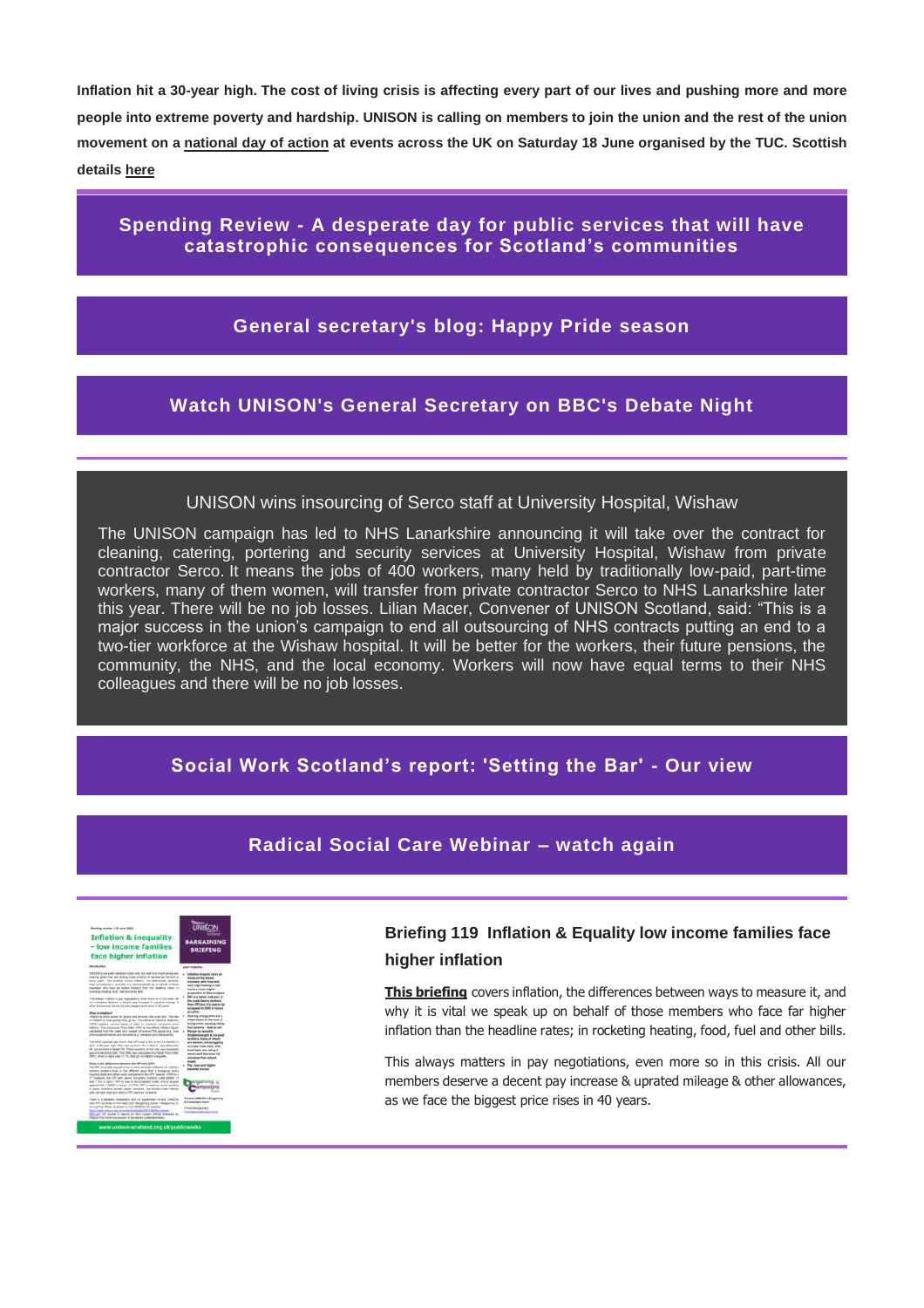

#### **PICK OF THE MEDIA**

10/06/22 bbc.co.uk **[Council workers to vote on strike to shut Scotland's schools.](https://www.bbc.co.uk/news/uk-scotland-61752869)**

09/06/22 clydebankpost.co.uk **["Public services have already been cut to the bone" and are struggling to cope with the increased demands placed](https://www.clydebankpost.co.uk/news/20197435.council-bosses-demand-meeting-nicola-sturgeon-spending-plans/)  [upon them"](https://www.clydebankpost.co.uk/news/20197435.council-bosses-demand-meeting-nicola-sturgeon-spending-plans/)**. Tracey Dalling, UNISON, Scottish Secretary

05/06/22 dailyrecord.co.uk

**Tracey Dalling, UNISON, Scottish Secretary insists an IndyRef2 [was "not a priority" given other issues facing other](https://www.dailyrecord.co.uk/news/politics/scottish-independence-referendum-spending-not-27150568)  [country.](https://www.dailyrecord.co.uk/news/politics/scottish-independence-referendum-spending-not-27150568)**

30/05/22 leftfootforward.org **[HMRC admits it's clueless on tax avoidance.](https://leftfootforward.org/2022/05/uk-tax-authority-admits-its-clueless-about-how-much-tax-is-being-evaded-through-offshore-assets/?mc_cid=ad4dcfb390&mc_eid=e3db0eb2e7&doing_wp_cron=1654356134.8685340881347656250000)**

26/05/22 tuc.org.uk **[Government "still doesn't have a plan" for giving families long-term financial security](https://mandrillapp.com/track/click/31129022/www.tuc.org.uk?p=eyJzIjoiVkhjekVrUGt5cXpQUXk4VGZQR2ZPZHUybTBNIiwidiI6MSwicCI6IntcInVcIjozMTEyOTAyMixcInZcIjoxLFwidXJsXCI6XCJodHRwczpcXFwvXFxcL3d3dy50dWMub3JnLnVrXFxcL25ld3NcXFwvdHVjLWdvdmVybm1lbnQtc3RpbGwtZG9lc250LWhhdmUtcGxhbi1naXZpbmctZmFtaWxpZXMtbG9uZy10ZXJtLWZpbmFuY2lhbC1zZWN1cml0eT9tYWlsdD0xMDYyQEdTMm5vWk02b1I3Z3M3aU1feEs0VUYtd2NpbE5kRjFkTDhMUDhlS2VKMFFAMzkwMTU2XCIsXCJpZFwiOlwiYTk0ZDc3MGQ0NDIzNGVhZDg2MTQ2MjE1YTJiZTBhNThcIixcInVybF9pZHNcIjpbXCI5NzNmZWQyZDY1MTg0YWIzMmUzZjYyYTU4ZjRhMDAwZWYxMTFjYWQ0XCJdfSJ9)**

25/05/22 scottishlegal.com

"**[We need a new Freedom of Information Act with the same boldness of the original committed to the principle that](https://www.scottishlegal.com/articles/calls-for-reform-of-decrepit-foi-regime)  [public funding and transparency must go together."](https://www.scottishlegal.com/articles/calls-for-reform-of-decrepit-foi-regime)** UNISON Scotland's Stephen Low.

25/05/22 itspublicknowledge.info

**[Commissioner finds more work required to bring sustained improvement in Scottish Government FOI performance.](https://www.itspublicknowledge.info/scottish-government-intervention-progress-report-published)**

25/05/22 twitter.com STUC's Rozanne Foyer **[telling it like it is](https://twitter.com/walestuc/status/1529499170775699456)** to the Wales TUC.

20/05/22 ethicalconsumer.org

**[Up to half a billion pounds could have been lost to the UK public purse from the corporation tax avoidance of](https://www.ethicalconsumer.org/ethicalcampaigns/boycott-amazon?utm_source=ECRA+Monthly+Newsletter&utm_campaign=f73b6259e3-EMAIL_CAMPAIGN_2022_05_27+subs&utm_medium=email&utm_term=0_9856040c29-f73b6259e3-290154597)  [Amazon alone.](https://www.ethicalconsumer.org/ethicalcampaigns/boycott-amazon?utm_source=ECRA+Monthly+Newsletter&utm_campaign=f73b6259e3-EMAIL_CAMPAIGN_2022_05_27+subs&utm_medium=email&utm_term=0_9856040c29-f73b6259e3-290154597)**

09/06/22 cnduk.org **[Bruce Kent](https://cnduk.org/how-bruce-kent-led-cnd-in-the-80s/)**

# **[Upper Clyde Shipbuilders \(UCS\) work-in: reflections on language and](https://www.eventbrite.co.uk/e/upper-clyde-shipbuilders-ucs-work-in-reflections-on-language-and-leaders-tickets-334577960687)  [leaders 16th June](https://www.eventbrite.co.uk/e/upper-clyde-shipbuilders-ucs-work-in-reflections-on-language-and-leaders-tickets-334577960687)**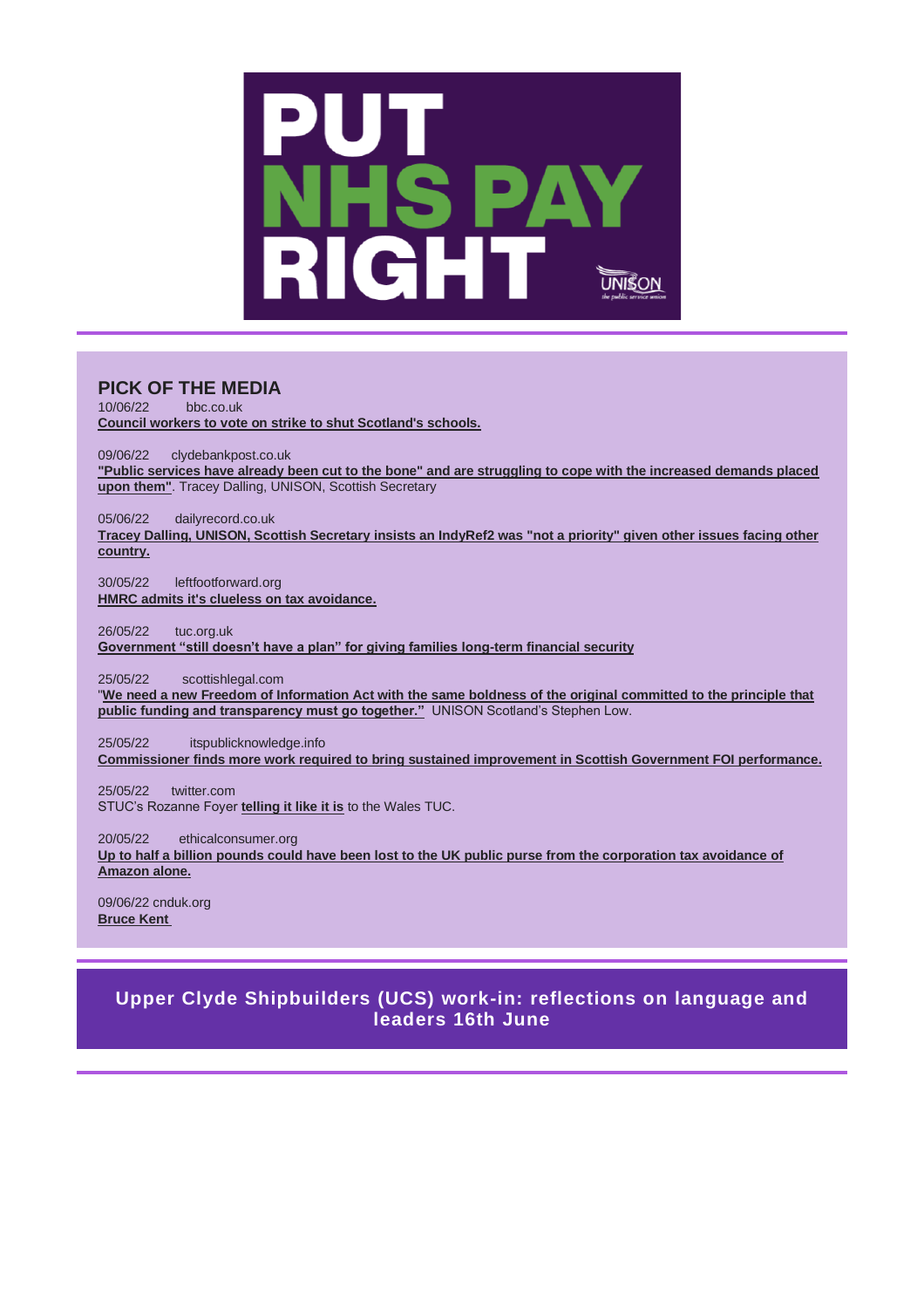

**Get help with school clothing costs this summer**

Worried about back-to-school costs? Help is on hand From 24 June 2022, we are setting up a limited fund to help UNISON members on a low income with school clothing costs by way of a one -off payment of up to £70 per child. More info **[here.](http://unison.org.uk/thereforyou)**

supporting UNISON members when life gets tough



# **UNISON Scotland Activist Education**

UNISON has a proud history of providing high quality learning opportunities for our members. We work with trusted national institutions like The Open University and the Workers' Educational Association (WEA) and a host of local providers, and we also deliver informal learning in-house.

Our online education programme for May to December 2022 is **[here.](https://unison-scotland.org/learning/)**

#### **[7 reasons to join UNISON](https://join.unison.org.uk/)**



**UNISON - [ALWAYS WITH YOU](https://join.unison.org.uk/) - JOIN NOW**